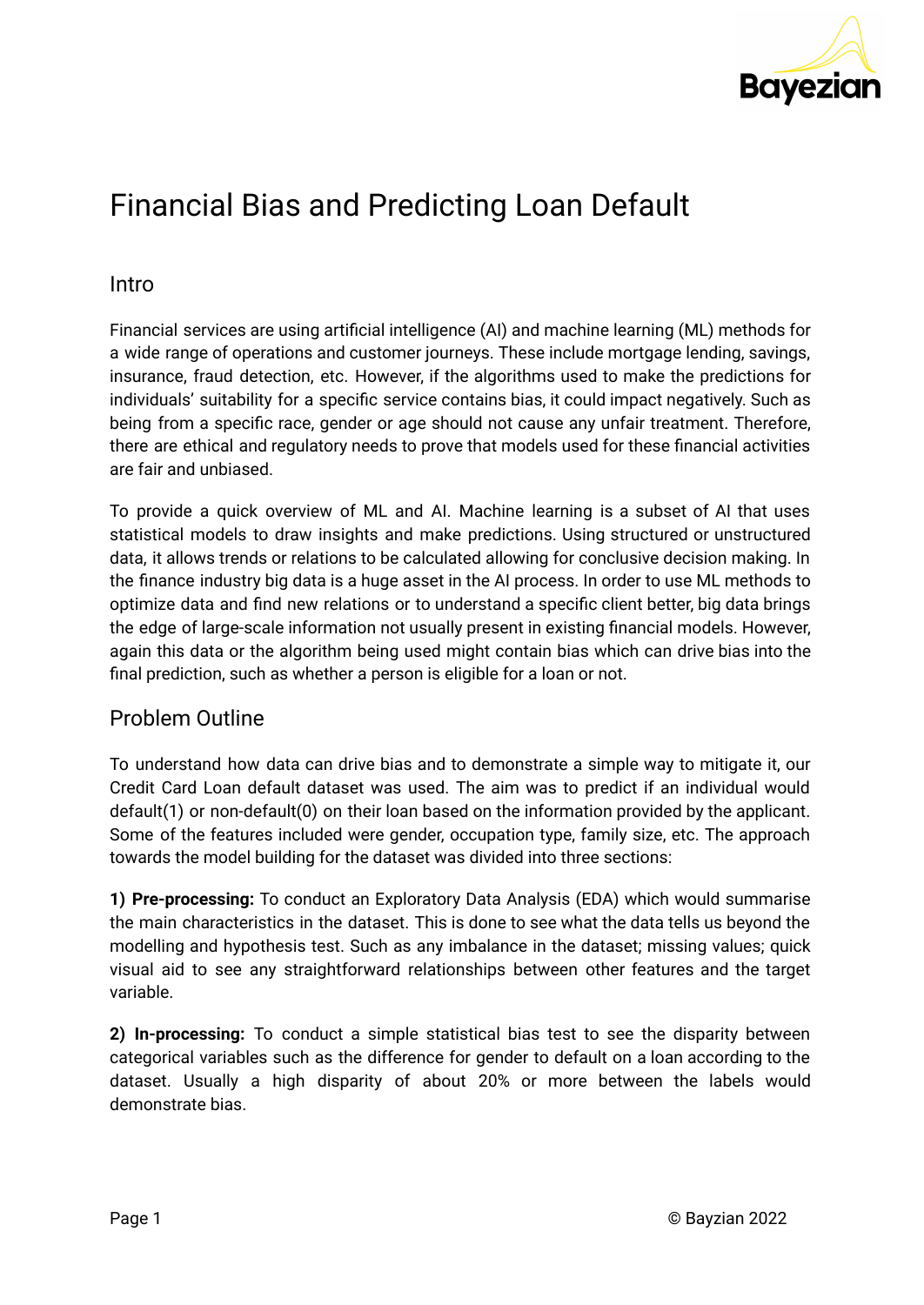

**3) Post-processing:** To model the dataset and finalise features using PyCaret, an ML library to obtain predictions. This will allow the gender predictions to be compared and allow any further feature engineering if there is a possibility to mitigate any bias present.

The focus was to try and mitigate any gender bias when building a predictive model.

#### Theory

In order to achieve fair machine learning, we first need a mathematical description of bias. We can obtain such a description with a consideration of the three following terms: (1) anti-classification – model training doesn't include gender as a feature, or proxies thereof; (2) classification parity – model evaluation metrics significant to the problem are equal across male and female subgroups; and (3) calibration  $-$  the number of individuals with a given risk score is proportional across male and female subgroups.

We can define each of these mathematically if we first define the following:

- $x_i \in \mathbb{R}^n$  where  $x_i$  is the features of sample i.
- $x = (x_a, x_a)$  where x is the concatenation of gender,  $x_a$  and all other features,  $x_a$ . Note that  $x_g$  may also include any other feature deemed to be a gender proxy.
- $y_i \in [0, 1]$  where  $y_i$  is the target variable for sample *i*, for example,  $y_i = 1$  represents an individual who defaulted on their loan etc.
- $d: x_i \rightarrow y_i$  where d is a map from the feature space to the binary target variable.
- $s(x_i)$  risk score produced by the model such as the probability of default given observable features  $x_i$ .

With these in mind, we can formulate anti-classification as:

$$
d(x) = d(x') \quad \forall \quad x, x' \text{ s.t. } x_a = x'_a.
$$

This means all samples with the same features excluding gender and gender proxies will be subject to the same final decision. For classification parity, we can consider any metric or combination of metrics that can be derived from a confusion matrix once a model has been trained. Given the nature of our problem, we assume the action of approving a loan to someone who later defaults to be the costliest action, meaning we want to minimise the number of false negatives. One appropriate metric would be recall – the ratio of true positives to the sum of true positives and false negatives. In which case, classification parity of false negatives can be expressed as:

$$
P(d(x) = 0 | y = 1, xa) = P(d(x) = 0 | y = 1).
$$

This means false negative rates should be the same for male and female predictions. Finally, calibration may be defined as

$$
P(y = 1 | s(x), x_g) = P(y = 1 | s(x)).
$$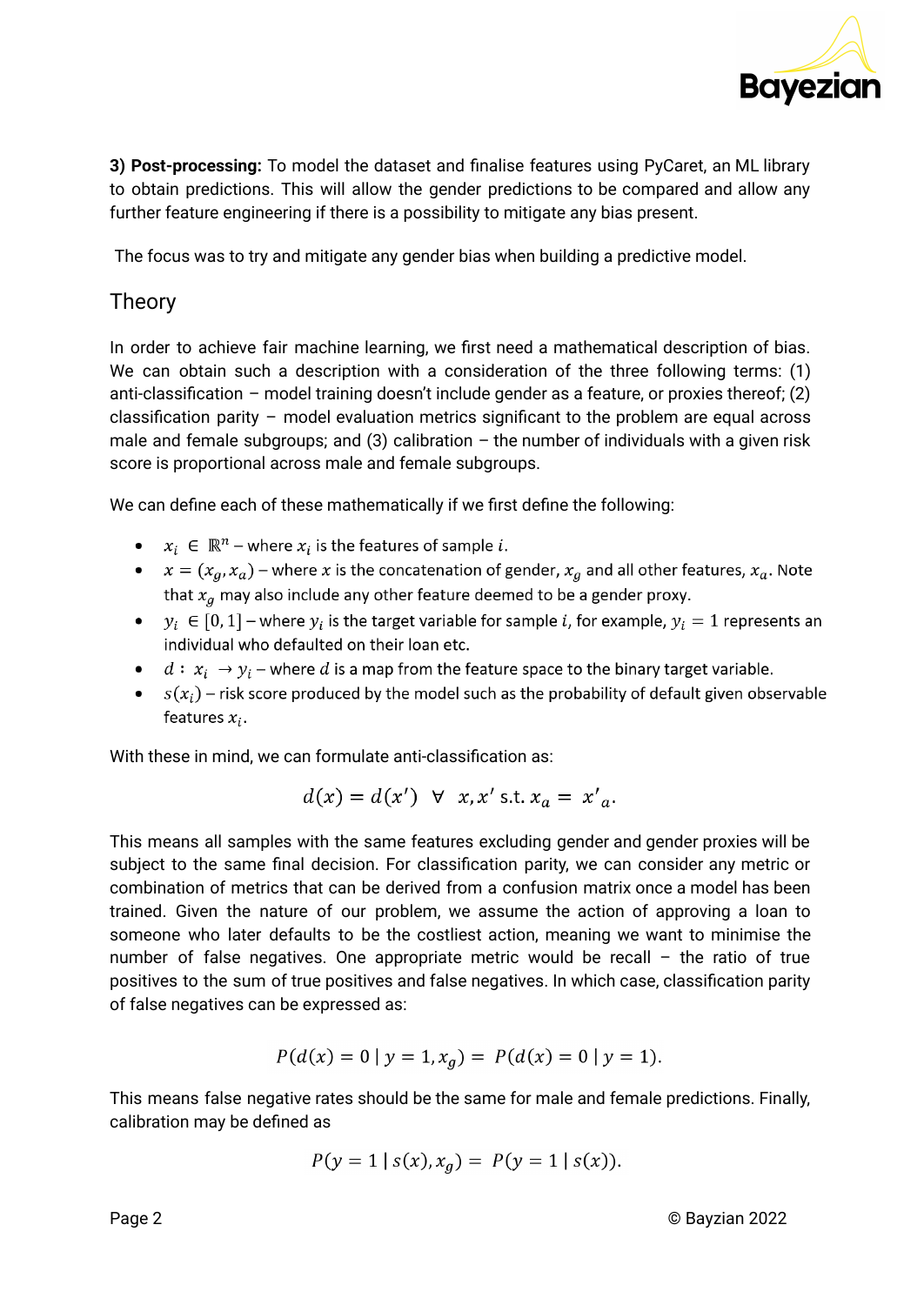

This means the proportion of individuals with a given risk score who actually defaulted on their loan is the same across male and female subgroups.

In building a model that satisfies these three definitions, we aim to mitigate bias when it comes to data-driven decision making with this simple approach. We do recognise that alternative practices exist and are aware of the limitations that also exist with this proposed framework. We do not propose this as a best practice, but merely exploring the simplicity and effectiveness of this approach.

### Pre-Processing

The dataset consists of 300,000+ observations with 100+ variables. Some of these variables can be categorised into the following:

- Demographic data: gender, marital status, income, level of education, employment history etc.
- Other personal data: housing information, population of region where the client lives, rating of the region, if their home address is the same as their work address etc.
- Information about the loan: contract type, loan annuity, credit amount of the loan etc.
- Anonymised data: some of the data has been anonymised and includes information from external data sources.

Pandas profiling can give us a quick overview of the data including information on missing values, data types and variable distributions:

| Overview<br>Reproduction<br>Warnings 93 |              |  |
|-----------------------------------------|--------------|--|
| <b>Dataset statistics</b>               |              |  |
| <b>Number of variables</b>              | 122          |  |
| Number of observations                  | 307510       |  |
| <b>Missing cells</b>                    | 9152455      |  |
| Missing cells (%)                       | 24.4%        |  |
| <b>Duplicate rows</b>                   | $\mathbf{0}$ |  |
| Duplicate rows (%)                      | 0.0%         |  |
| Total size in memory                    | 286.2 MiB    |  |
| Average record size in memory           | 976.0 B      |  |
| Variable types                          |              |  |
| <b>NUM</b>                              | 71           |  |
| <b>BOOL</b>                             | 36           |  |
| CAT                                     | 15           |  |
|                                         |              |  |

There are many missing values in the dataset, with 8 of the 15 categorical (non-binary) variables possessing missing data. For simplicity, missing categorical data was imputed with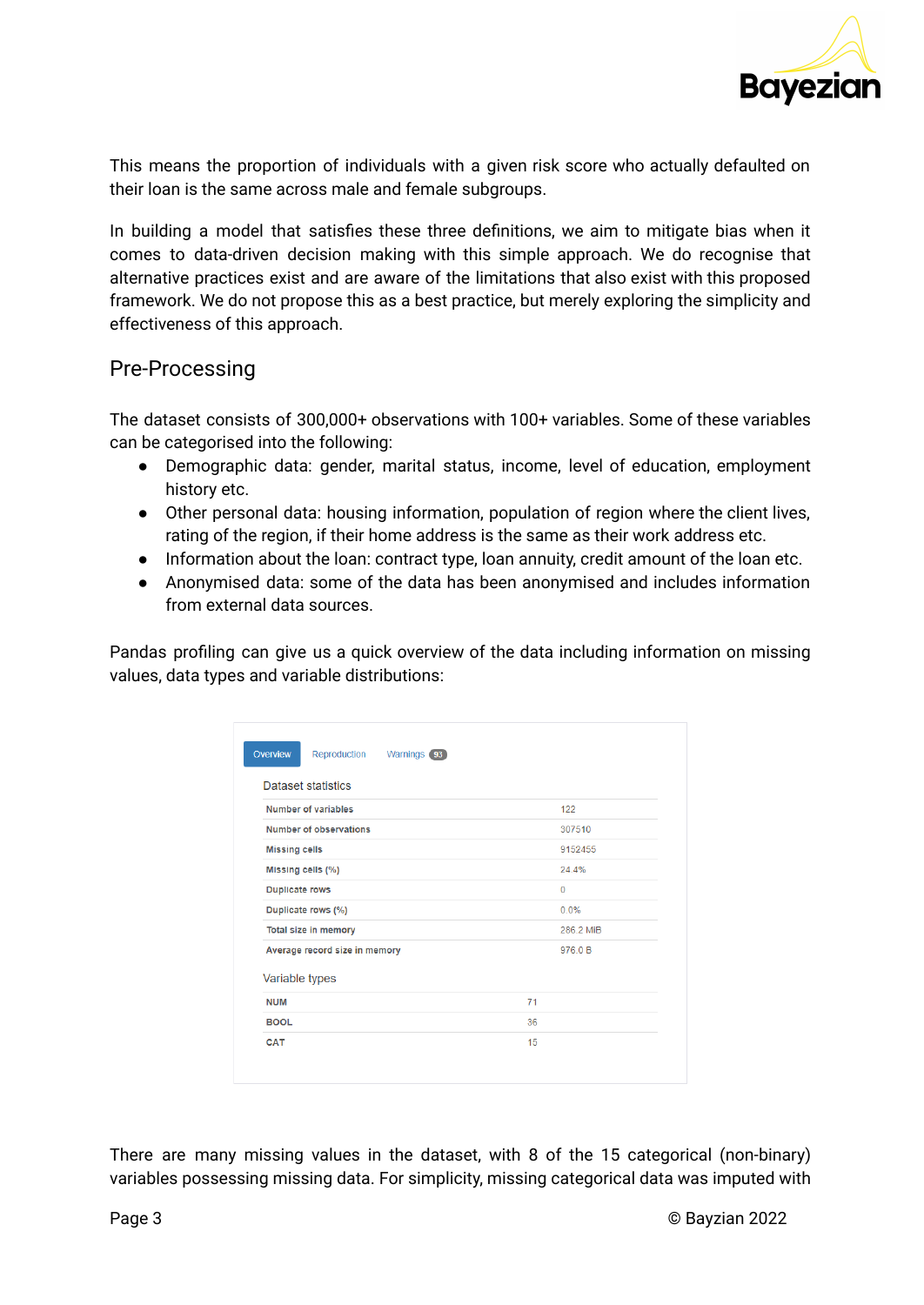

a constant 'None' placeholder. For numerical variables, multivariate imputation by chained equations (MICE) was used to impute missing data using Sklearn's iterative imputer class. MICE uses the feature space to model features with missing values as a function of the other features. It is a more statistically sound way to impute missing data as opposed to standard mean/median imputation but only works with numerical data.

The profile also shows that the target distribution is severely imbalanced with 92% of the labels being No Default(0). Under sampling was used to balance the training data with Imblearns' random under sampler class (SMOTE and over sampling provided poor recall scores for this problem).

#### In-Processing

To test for sample bias, firstly the probability of favourable outcome was calculated for the gender feature. It showed that 93% of the females in the dataset did not default on their loan compared to 91% men. Even though the difference was small this could drive bias during the final predictions. The model can learn that solely based on the fact that a person is male he is more likely to default giving an unfair advantage. A statistical parity test was then done to obtain a ratio comparing the output for the favourable outcome for both the labels. So a label which in this case is female with a ratio of more than 1 would indicate that it is more likely to obtain the outcome. This is indeed the case as shown below.

| <b>The Statistical Bias Test</b>                                                                                                                                                              |
|-----------------------------------------------------------------------------------------------------------------------------------------------------------------------------------------------|
| <b>Select Feature</b>                                                                                                                                                                         |
| CODE_GENDER                                                                                                                                                                                   |
|                                                                                                                                                                                               |
| <b>Probability of Favorable Outcome</b>                                                                                                                                                       |
| No Loan Default                                                                                                                                                                               |
| M: 90.99 %                                                                                                                                                                                    |
| F: 93.28 %                                                                                                                                                                                    |
| The Statistical Parity Test                                                                                                                                                                   |
| For each group, statistical parity outputs the ratio of their probability of achieving the favorable<br>outcome compared to the other group's probability of achieving the favorable outcome. |
| M: 1.0                                                                                                                                                                                        |
| F: 1.03                                                                                                                                                                                       |
|                                                                                                                                                                                               |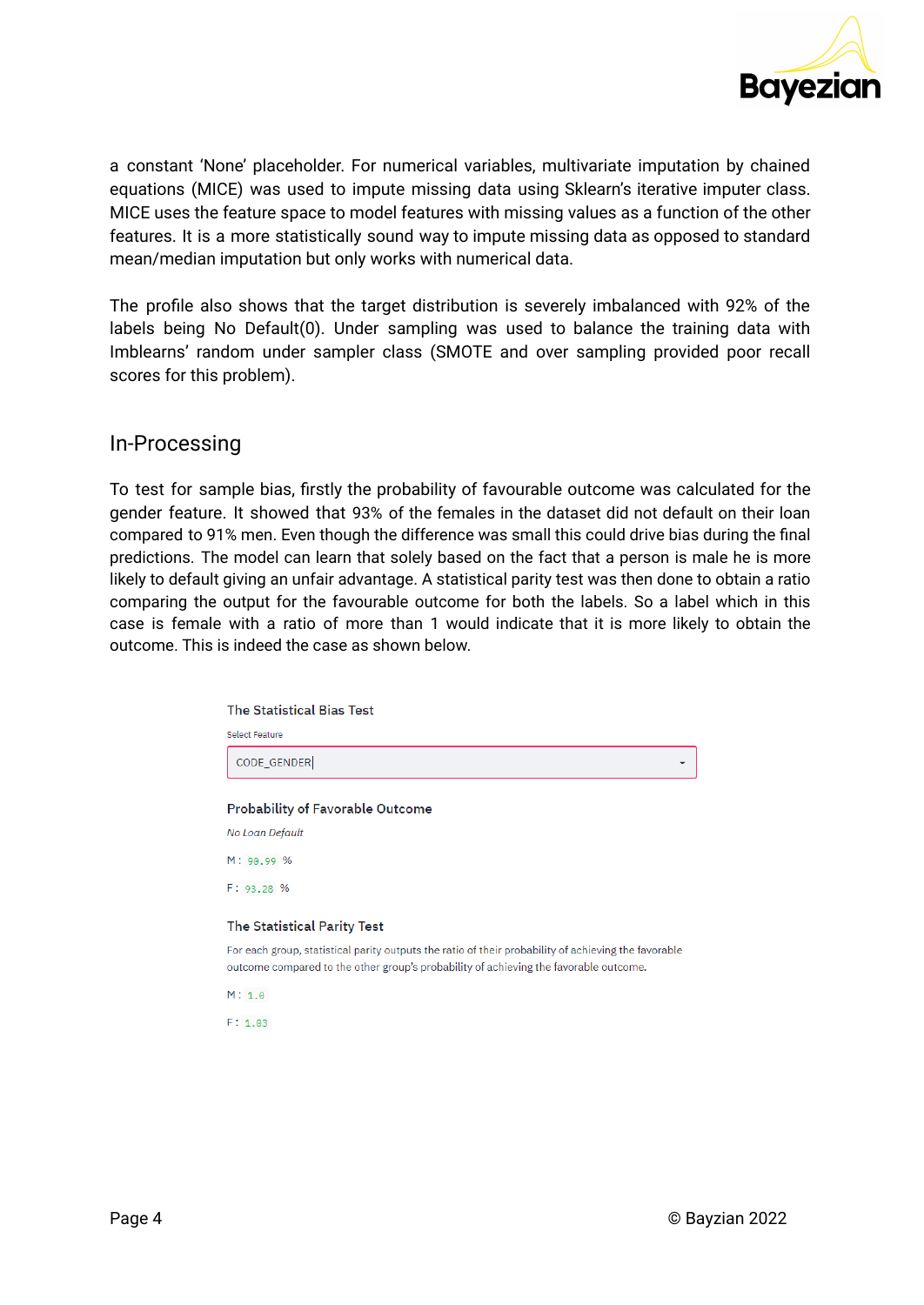

## Post Processing

Final pre-processing tasks were carried out in the PyCaret environment. PyCaret is an open-source machine learning library that allows us to quickly experiment with different machine learning pipelines to find an optimal model with little coding. The final pipeline standardized the dataset before a final round of feature selection using feature importance from Random Forest and Adaboost algorithms. Categorical features were also one-hot encoded, and a 70-30 train-test split was used.

An XGBoost classifier was fitted to the training data with 5-fold cross-validation. The performance of each fold is displayed below.

|           | Accuracy |        | AUC Recall | Prec.                                     | F1.    | Kappa  | <b>MCC</b>    |
|-----------|----------|--------|------------|-------------------------------------------|--------|--------|---------------|
| $\bf{0}$  | 0.6907   |        |            | 0.7499 0.6944 0.6892 0.6918 0.3814 0.3814 |        |        |               |
| 1         | 0.678    |        |            | 0.7453 0.6754 0.6789 0.6771 0.3561 0.3561 |        |        |               |
| 2         | 0.6818   |        |            | 0.7473 0.6815 0.6819 0.6817 0.3635 0.3635 |        |        |               |
| 3         | 0.6796   | 0.7435 | 0.6787     | 0.68                                      | 0.6793 |        | 0.3592 0.3592 |
| 4         | 0.6873   | 0.7547 | 0.6786     | 0.6907                                    | 0.6846 | 0.3747 | 0.3747        |
| Mean      | 0.6835   | 0.7481 | 0.6817     | 0.6842                                    | 0.6829 | 0.367  | 0.367         |
| <b>SD</b> | 0.0048   | 0.0039 |            | 0.0066 0.0049                             | 0.0051 | 0.0096 | 0.0096        |

The model achieved a mean training accuracy and recall of approximately 68% and 0.68, respectively. The small standard deviations are also a good sign – the training scores have converged. We can also look at feature importance – how valuable each feature was relative to other features in the model training, put simply.

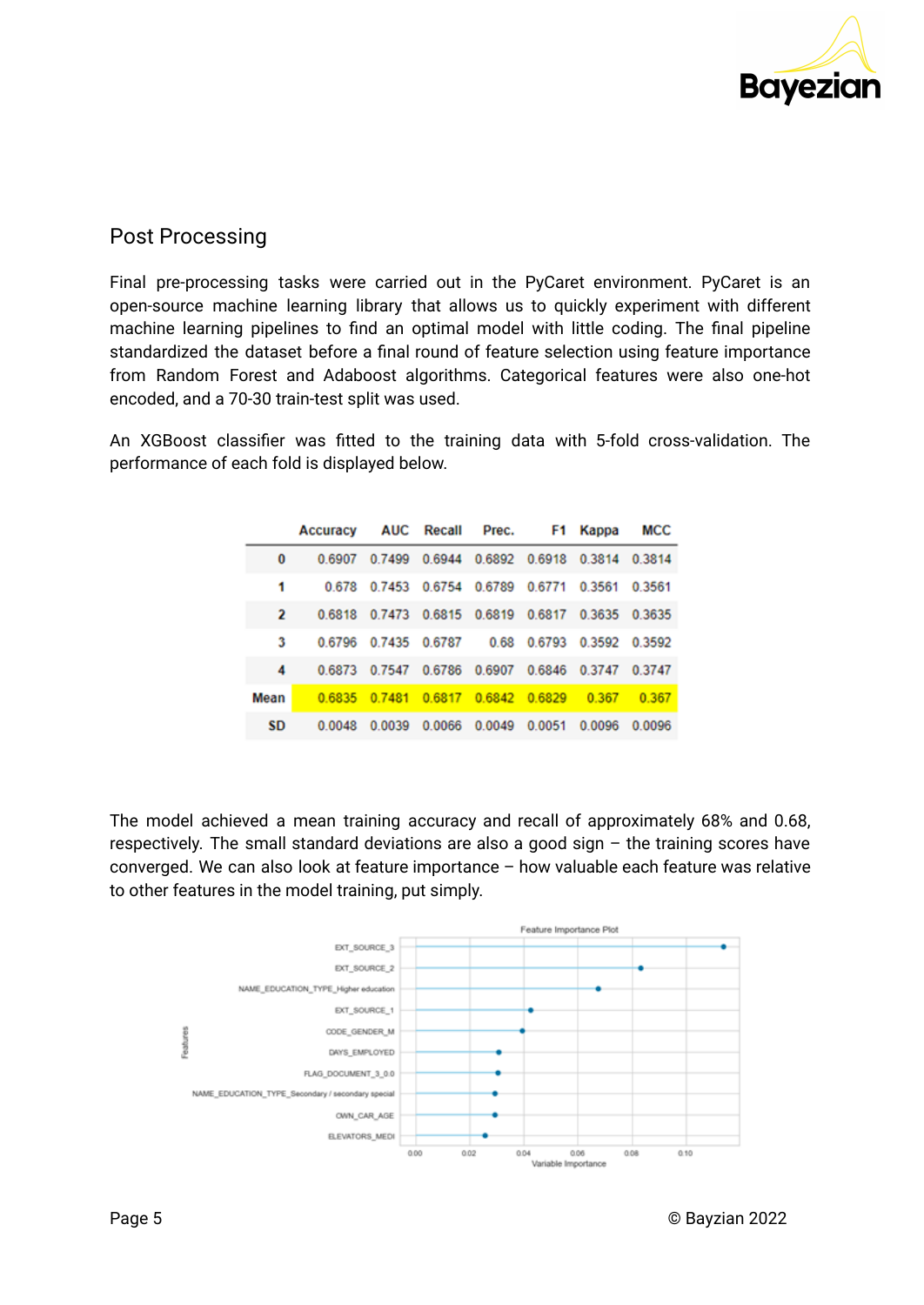

We can see the external source data proving to be most useful, as well as the level of education one has received. The appearance of gender, however, presents a concern as this shows the model has learnt the gender of the applicant to be important. We should then expect the distribution of risk scores to be different across male and female subgroups when we evaluate our model on the test set, as shown below.

This does indeed appear to be the case, where the risk score is the probability of default as predicted by the model. We can see the distribution for the female subgroup has a more defined peak at a lower risk score in comparison to the male distribution. One could employ gender-specific risk thresholds to satisfy calibration, but given the probability distributions here, the difference in these thresholds would not be equitable. A quick calculation also shows that classification parity is violated with male and female recall scores at 0.77 and 0.63, respectively. We may then conclude that our model violates all three of our bias definitions.

| 20                     |                                                                                    |             |         | Male<br>Female |
|------------------------|------------------------------------------------------------------------------------|-------------|---------|----------------|
| <b>Chi-Square Test</b> |                                                                                    |             |         |                |
|                        | A test for independence between categorical variables.                             |             |         |                |
| <b>Select Feature</b>  |                                                                                    |             |         |                |
|                        |                                                                                    |             |         |                |
| <b>CODE GENDER</b>     |                                                                                    |             |         |                |
| ORGANIZATION TYPE      | The top 3 surogate variables for CODE_GENDER are FLAG_OWN_CAR, OCCUPATION_TYPE and |             |         |                |
|                        | <b>Features</b>                                                                    | Stat        | P-value | Relationship   |
| $\mathbf{1}$           | FLAG OWN CAR                                                                       | 6,495.0970  | $\odot$ | Dependent      |
| $\overline{2}$         | OCCUPATION TYPE                                                                    | 19,811.5977 | 0       | Dependent      |
| 3                      | ORGANIZATION TYPE                                                                  | 7,249.0811  | $\odot$ | Dependent      |
| 4                      | NAME FAMILY STATUS                                                                 | 1,318.2759  | 0.0000  | Dependent      |

The first step in going about fixing this is to first satisfy anti-classification, where we remove

gender and gender proxies from the equation. It is important to find such proxies because we can incorporate gender bias into our model if certain features exhibit gender differentials. To find gender proxies we can use a chi-test where we treat gender as a target variable. Results of the chi-test are displayed below, which shows the chi-statistic and the corresponding p-value.

Based on the magnitude of the statistic, this test shows the features most correlated with gender in this dataset are occupation and organization type, whether the applicant owns their own car or not and hence the age of the car.